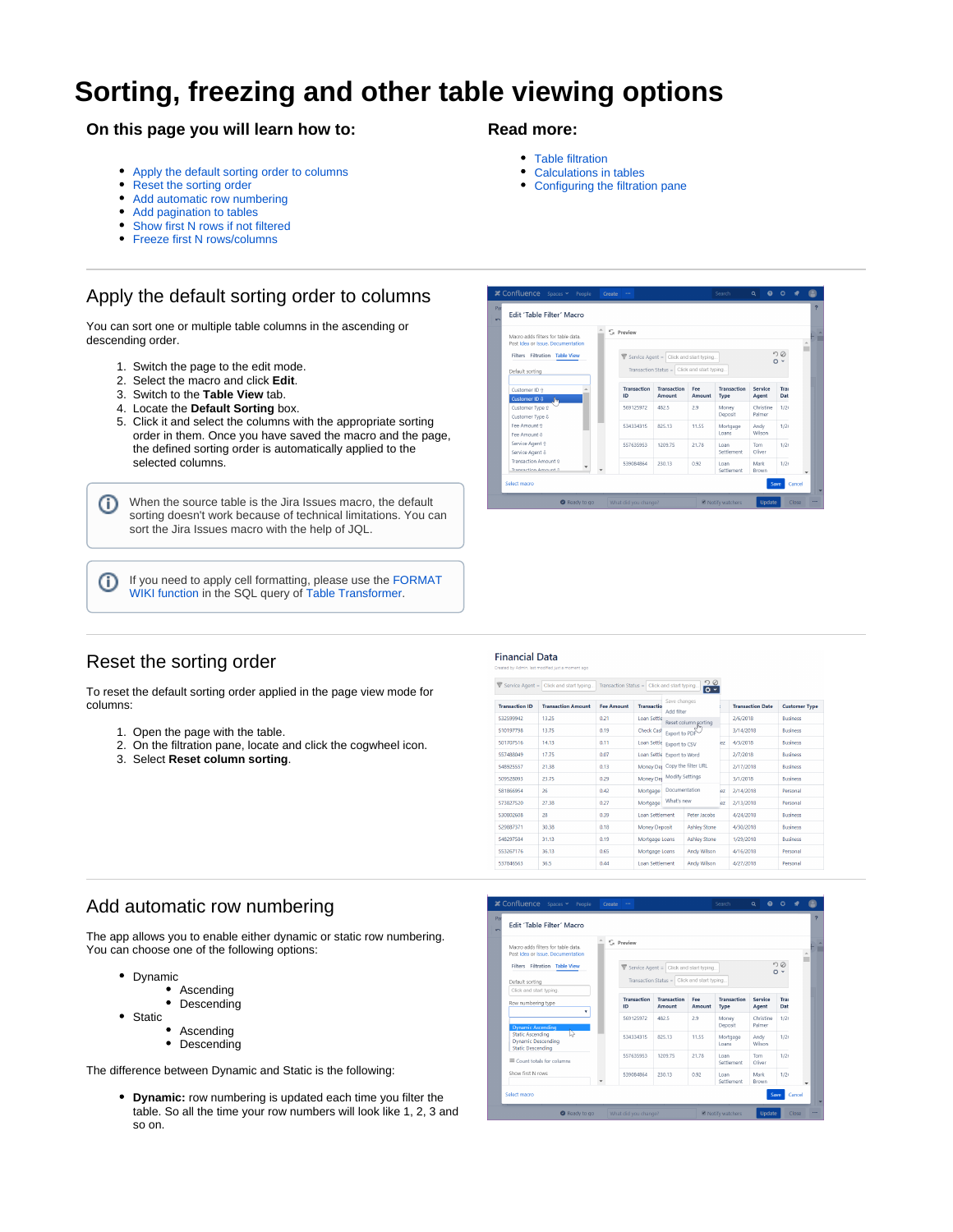**Static:** rows are numbered one time and row numbers are preserved all the time you filter the table. So after filtration your rows may be numbered like 2, 5, 6, 11 and so on.

To set the option:

- 1. Switch the page to the edit mode.
- 2. Select the macro and click **Edit.**
- 3. Switch to the **Table View** tab.
- 4. Locate the **Row numbering type** box and select the
- appropriate row numbering option.
- 5. Save the macro and the page.

If you need to apply cell formatting, please use the [FORMAT](https://docs.stiltsoft.com/display/TFAC/Advanced+table+cells+formatting) ⊕ [WIKI function](https://docs.stiltsoft.com/display/TFAC/Advanced+table+cells+formatting) in the SQL query of [Table Transformer](https://docs.stiltsoft.com/display/TFAC/How+to+use+Table+Transformer+macro).

## <span id="page-1-0"></span>Add pagination to tables

- 1. Switch the page to the edit mode.
- 2. Select the macro and click **Edit.**
- 3. Select the **Table View** tab.
- 4. Locate the **Number of rows per page** option.
- 5. Enter the number of table rows to show per page.
- 6. Save the macro and page.

The pagination option is applied to tables both in the page (i) view and edit mode.

If you need to apply cell formatting, please use the [FORMAT](https://docs.stiltsoft.com/display/TFAC/Advanced+table+cells+formatting) ➀ [WIKI function](https://docs.stiltsoft.com/display/TFAC/Advanced+table+cells+formatting) in the SQL query of [Table Transformer](https://docs.stiltsoft.com/display/TFAC/How+to+use+Table+Transformer+macro).

### <span id="page-1-1"></span>Show first N rows if not filtered

This option lets you show N number of rows when you use no filtration. If you apply some filtration criteria, the set of filtered results will be expanded to show all the matches.

- 1. Switch the page to the edit mode.
- 2. Select the macro and click **Edit.**
- 3. Select the **Table View** tab.
- 4. Locate the **Show first N rows** option.
- 5. Enter the number of table rows to show.
- 6. Save the macro and page.

If you need to apply cell formatting, please use the [FORMAT](https://docs.stiltsoft.com/display/TFAC/Advanced+table+cells+formatting) O [WIKI function](https://docs.stiltsoft.com/display/TFAC/Advanced+table+cells+formatting) in the SQL query of [Table Transformer](https://docs.stiltsoft.com/display/TFAC/How+to+use+Table+Transformer+macro).



## <span id="page-1-2"></span>Freeze first N rows/columns

- 1. Switch the page to edit mode.
- 2. Select the macro and click **Edit**.